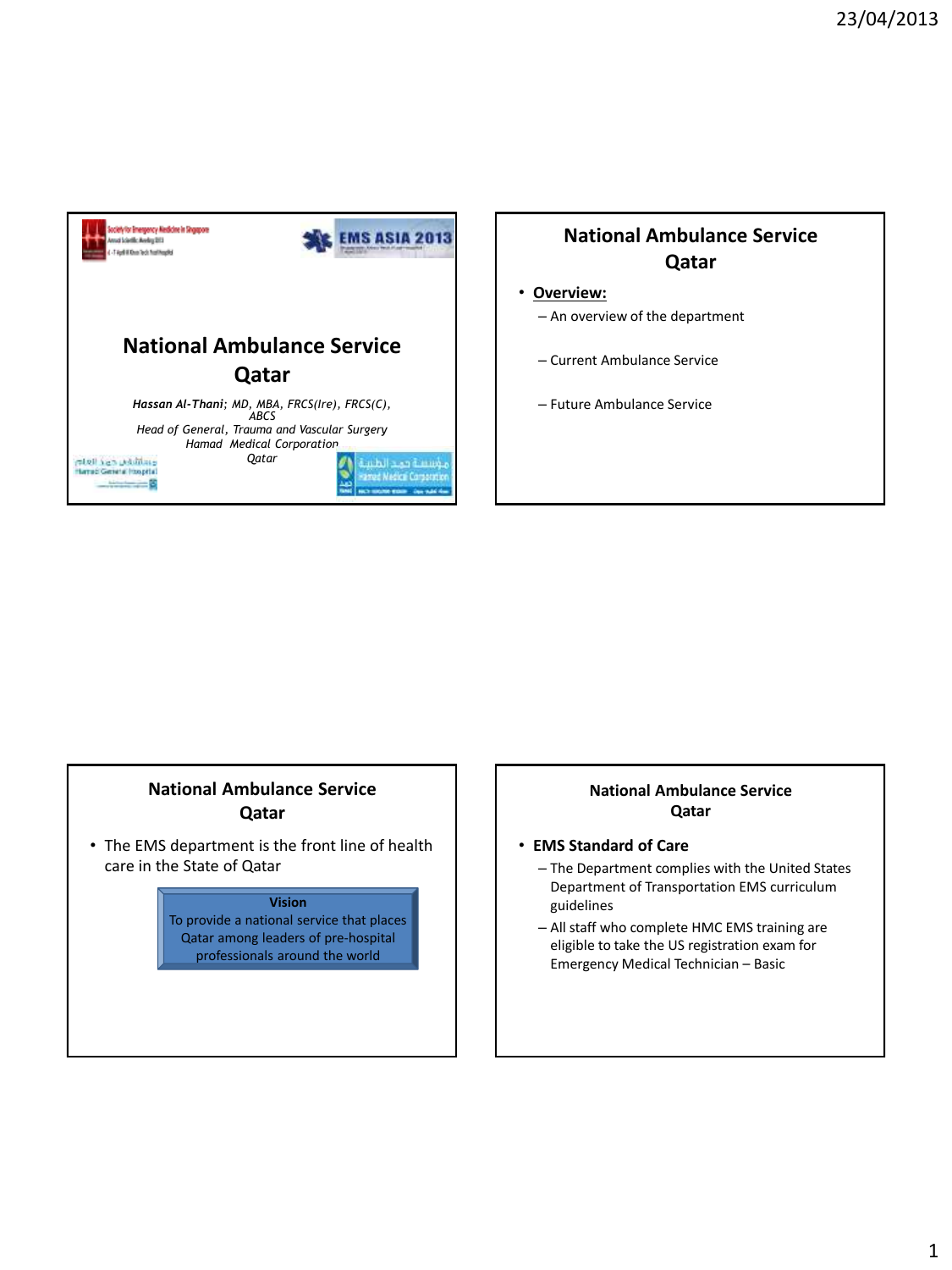

#### • **In 2008**

– EMS Restructure Project was presented to HMC board

- Review of vision
- Review of strategic plan
- Review of organization structure
- Review of manpower allocation
- Review of recruitment and retention factors

#### **National Ambulance Service Qatar**

#### • **HMC Ambulance Service (HMCAS)**

• Service provides prehospital emergency care (both ground ambulance and air ambulance) and interfacility transfer services within the borders of the State of Qatar, and occasionally beyond

#### **National Ambulance Service Qatar**

#### • **HMC Ambulance Service (HMCAS)**

- In keeping with HMC's mandate, these services are **provided free of charge to all the people of Qatar**, whether resident or visiting
- The Ambulance Service integrates with primary, secondary, tertiary and ongoing care services as described National Health Strategy 2011-2016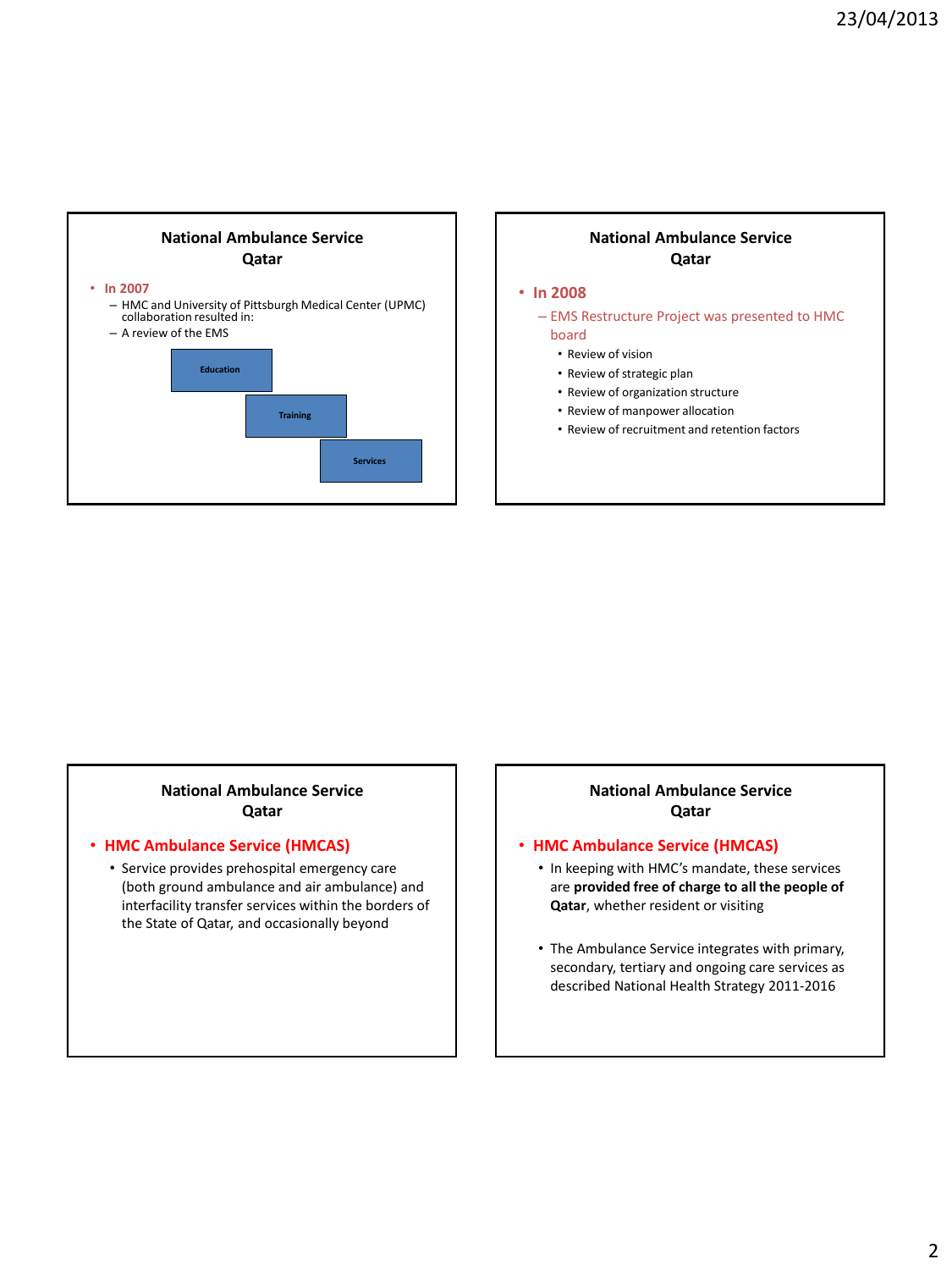- HMC's Ambulance Service aspires to be:
	- **A clinically led**, **high-performance** ambulance service

**providing high-quality** prehospital emergency care

and interhospital/facility transport for the people of

Qatar

### **National Ambulance Service Qatar**

- The national ambulance service of the State of Qatar  $(\pm 1.9M$  people; 85% in Doha)
- Current workforce establishment comprises 1021 staff from 25 countries

#### **National Ambulance Service Qatar**

- •An ambulance service's primary role is to:
- –Respond to patients requiring emergency care
- –Stabilise them by delivering clinically effective care
- –Transport them to an appropriate health care facility

### **National Ambulance Service Qatar**

#### •High-quality prehospital care therefore has two main components:

- **ACCESS -** the degree to which patients receive the right level of care within an appropriate time
- **EFFECTIVENESS -** the degree to which the clinical care delivered (including onward referral) is clinically effective and improves patient outcome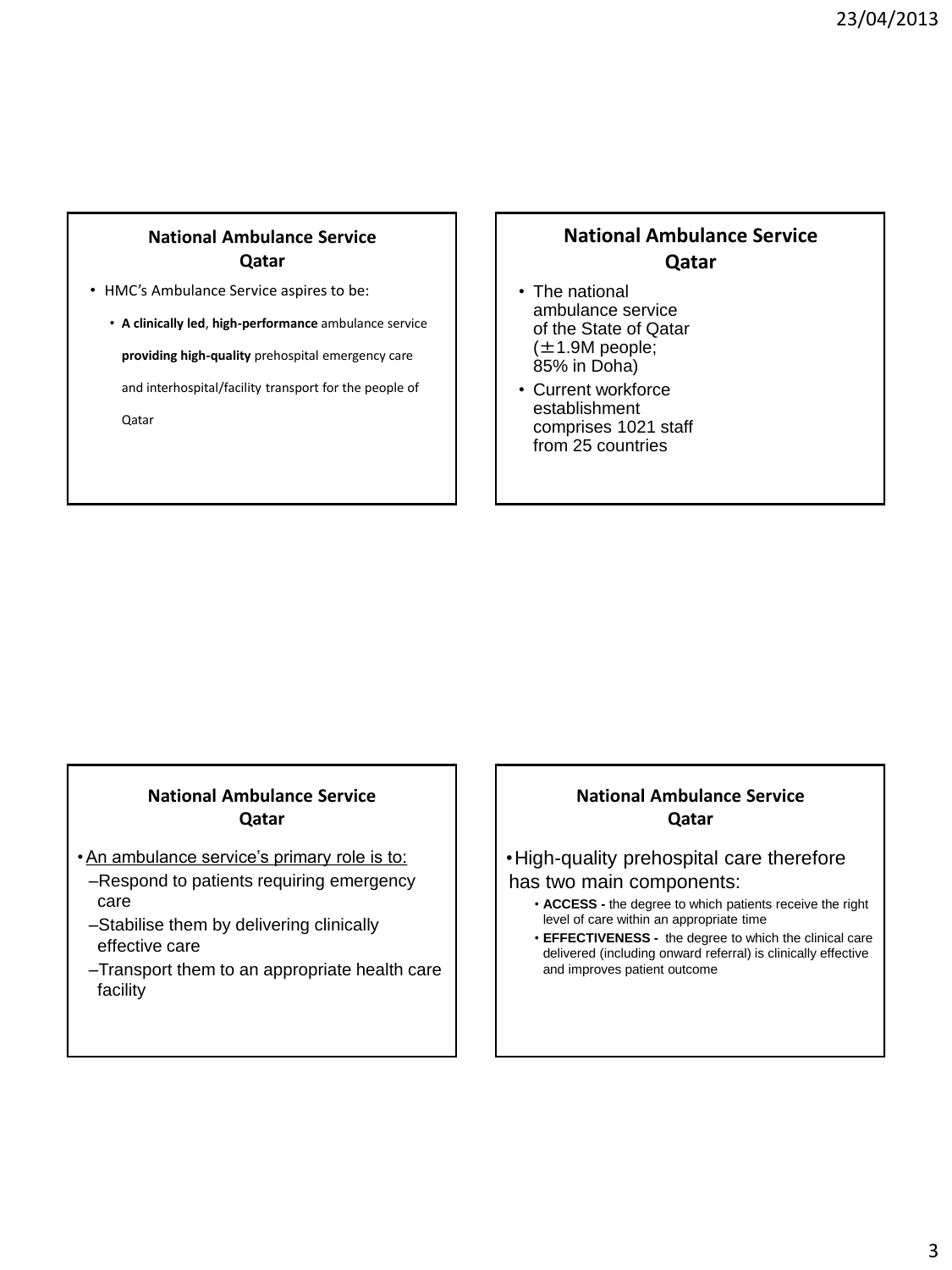#### • **Infrastructure:**

- Headquarters building incorporating a training centre, administration and stores
- Communications Centre within the Ministry of Interior (MOI) National Command Centre (NCC)
- Workshops in the Industrial Area and Al Khor
- LifeFlight Base in top of Hamad General Hospital car park

### **Infrastructure**

• 6 Hub Stations with 29 Dispatch Points in a 'Hub and Spoke' arrangement



## **LifeFlight Deployment**

- +/- 800 missions per year
- treated +/- 500 per year
- transported +/- 300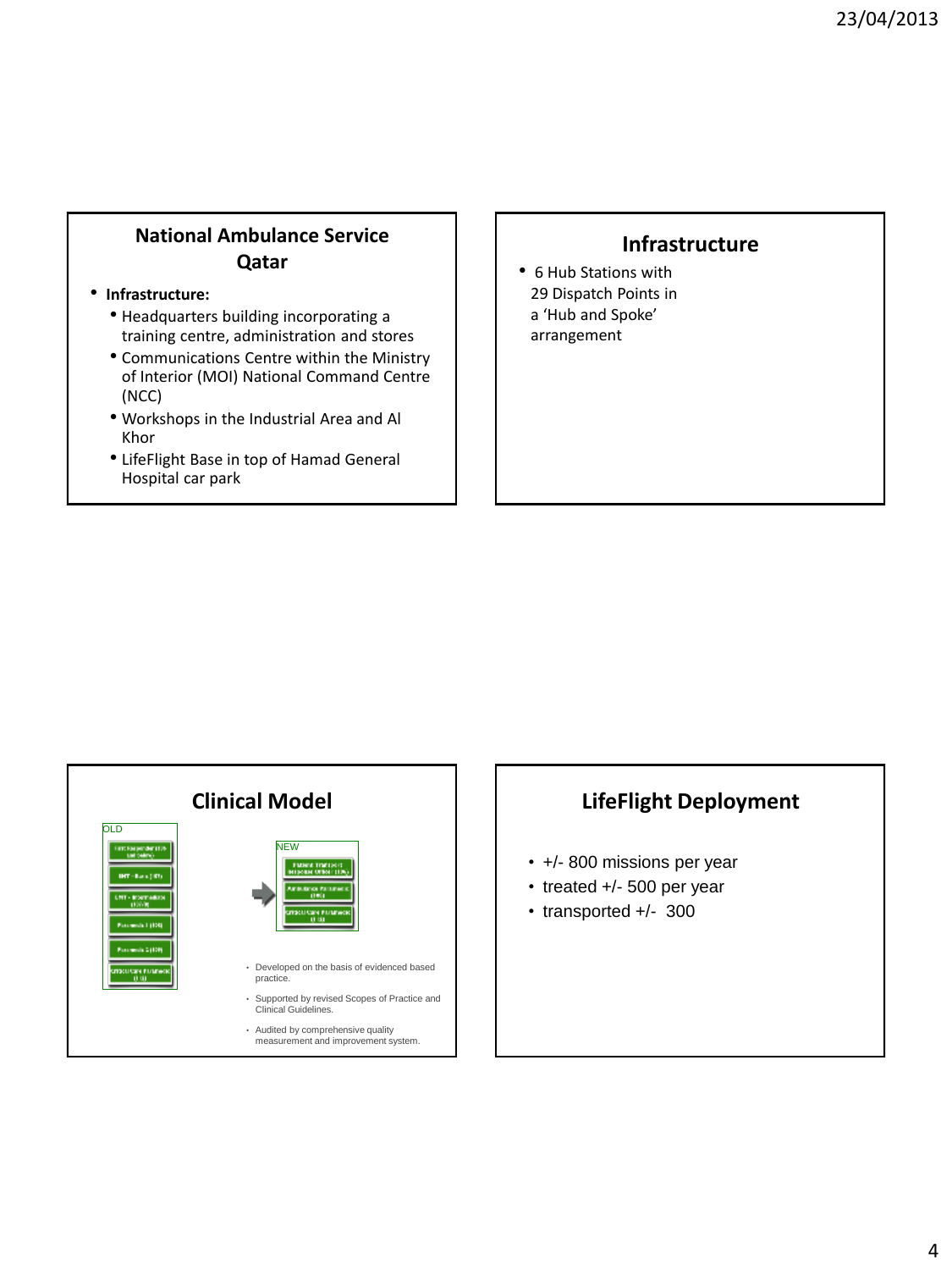# **Dispatch matrix**

17

- Patient transporting vehicles have priority
- Getting to the scene vs. getting to the patient
- Where can a CCP make a difference?

# **Dispatch Response Process Banal**ow



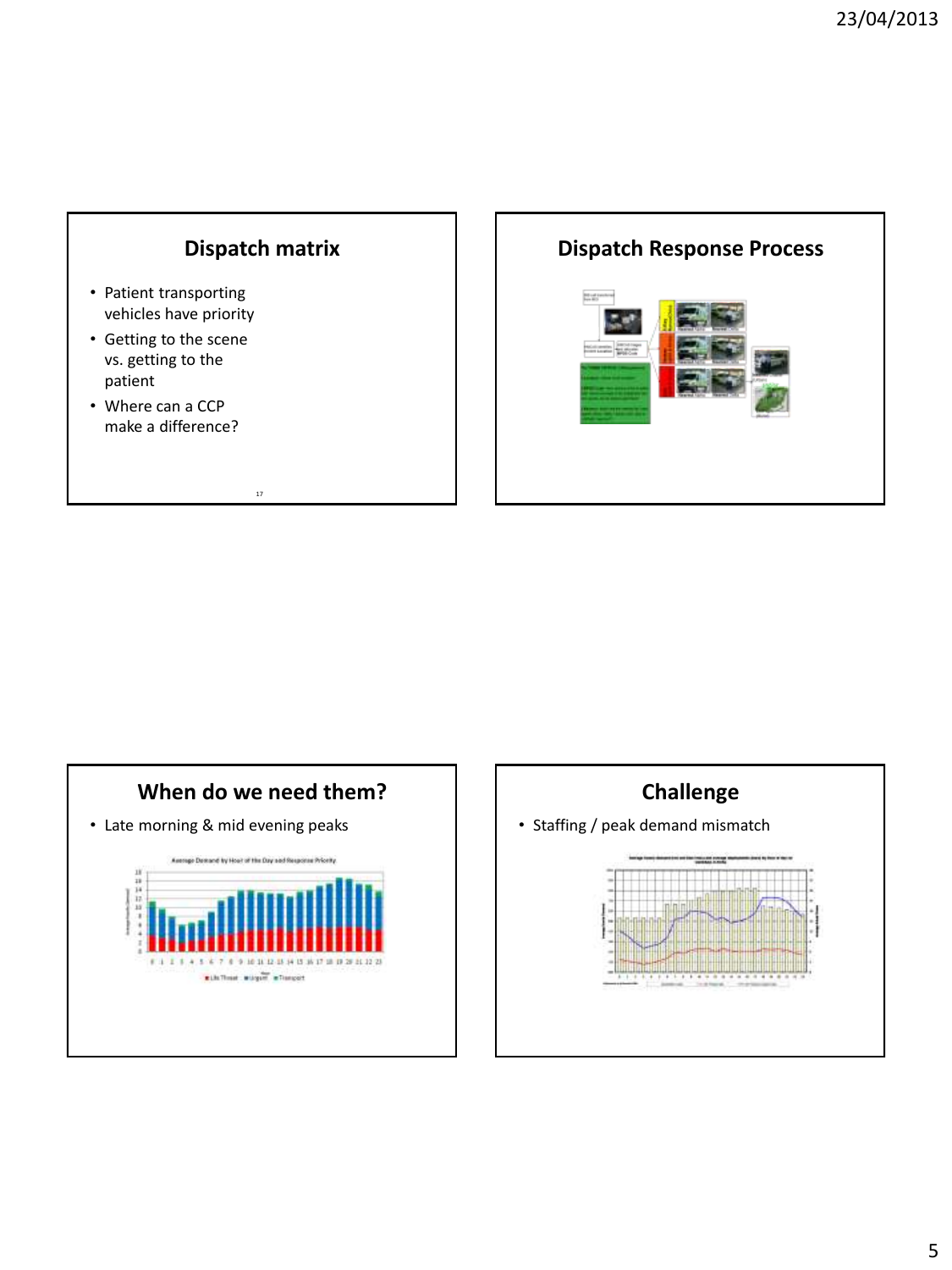





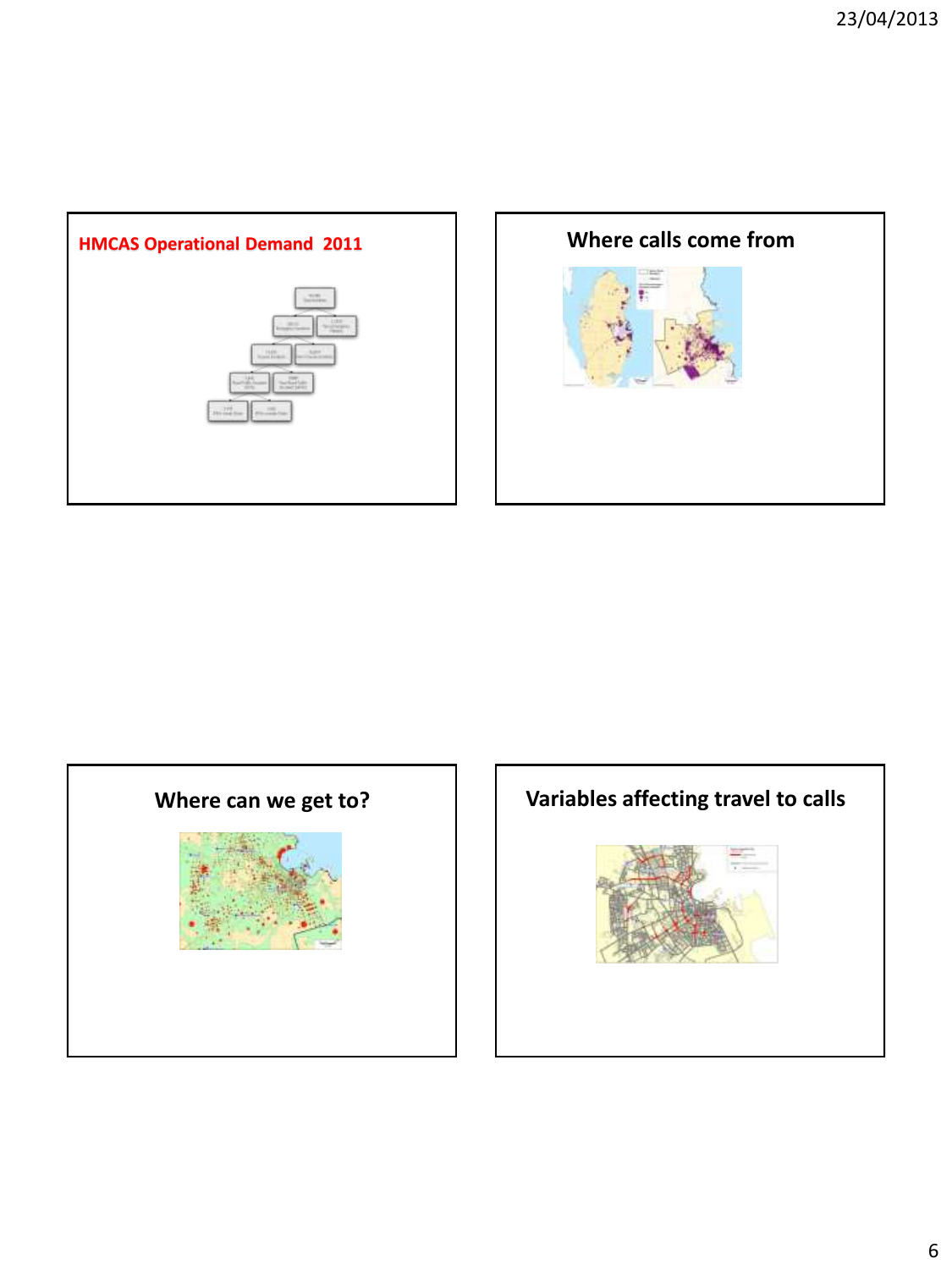







# **response targets**

- **75%** of life-threatened patients in urban areas should receive an ambulance within 10 min.
- **75%** of life-threatened patients in rural areas should receive an ambulance within 15 min.

95% percentiles also reported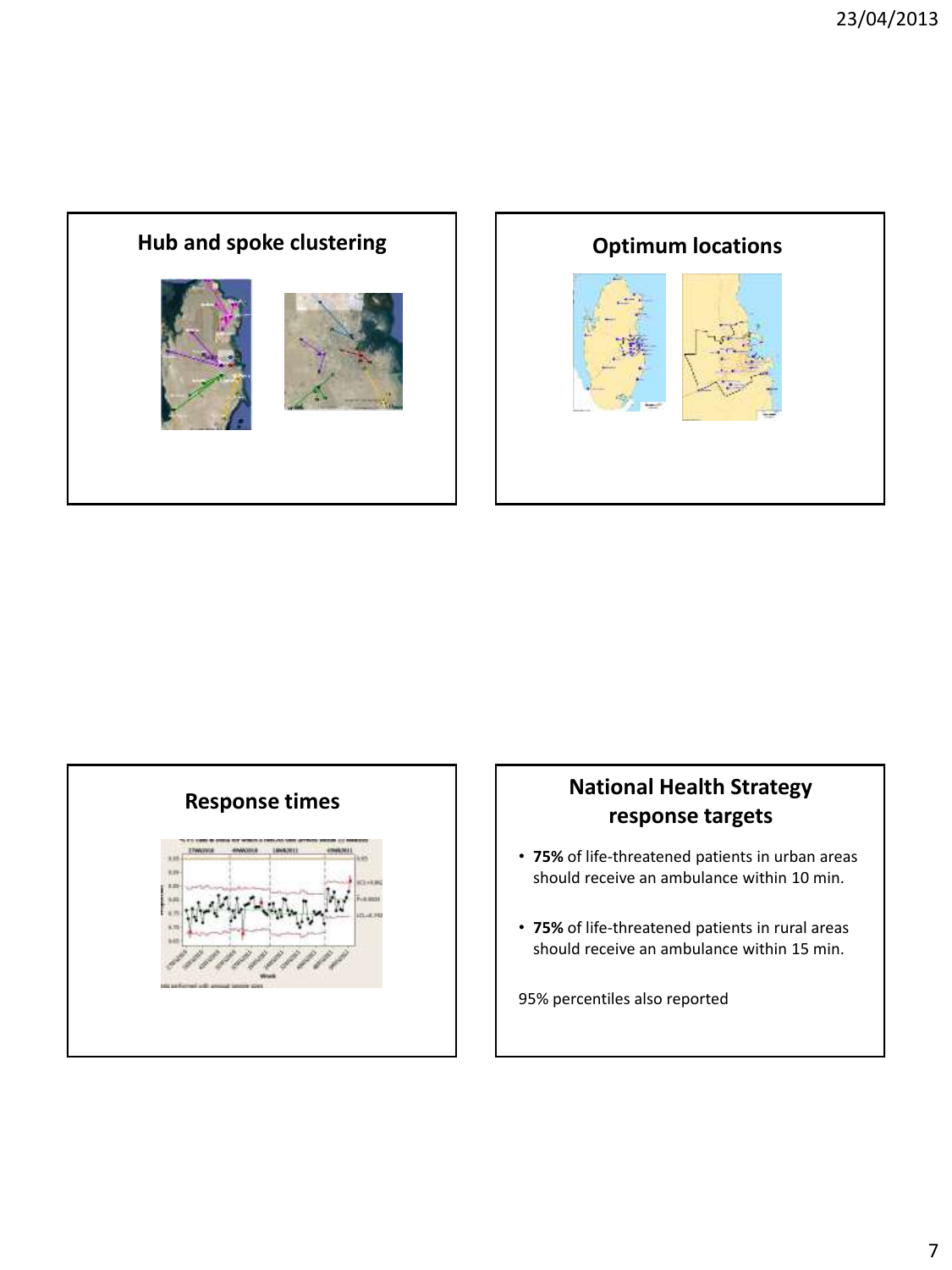





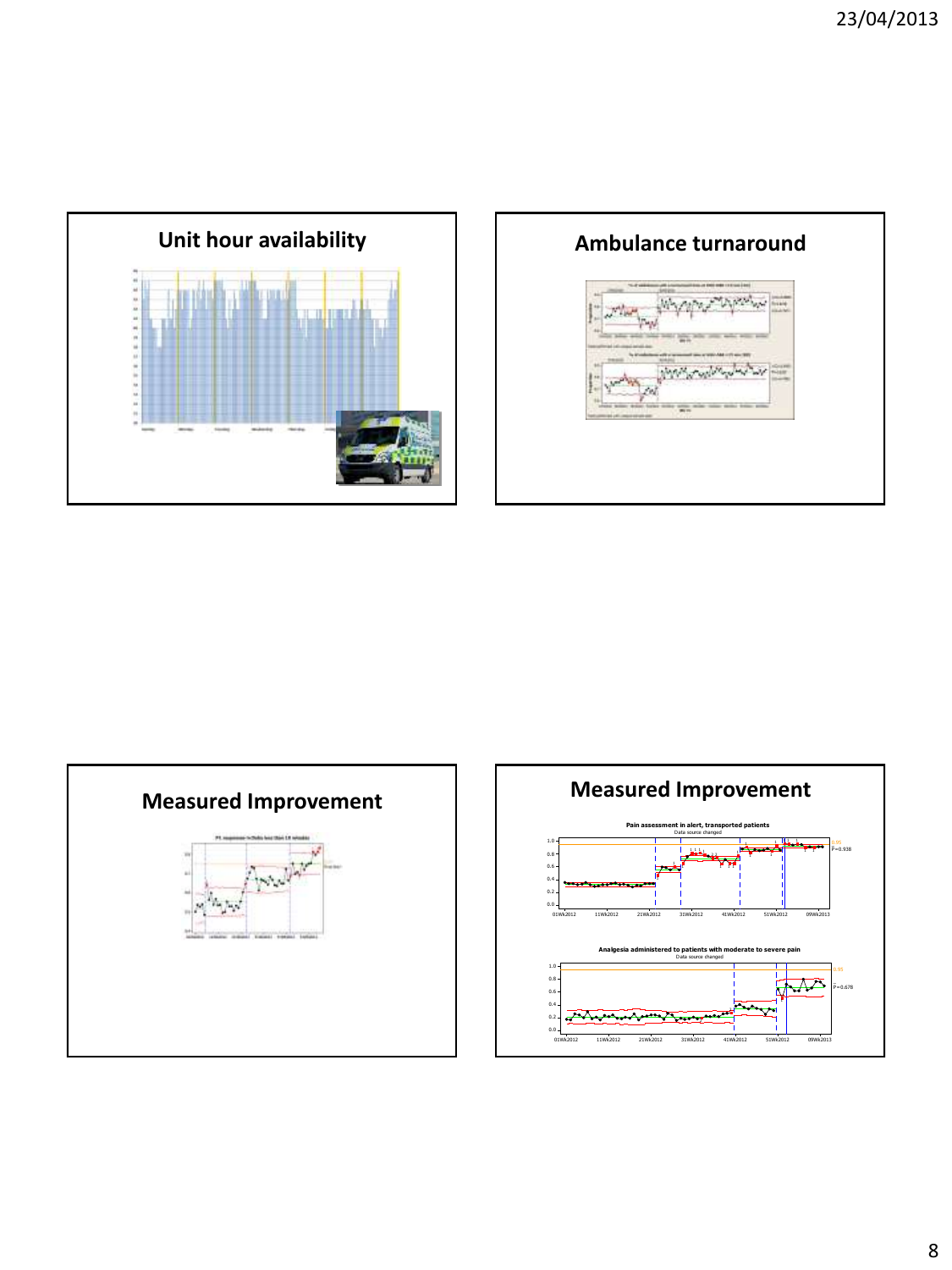





• Very small ground space required – Approximately 100m<sup>2</sup>

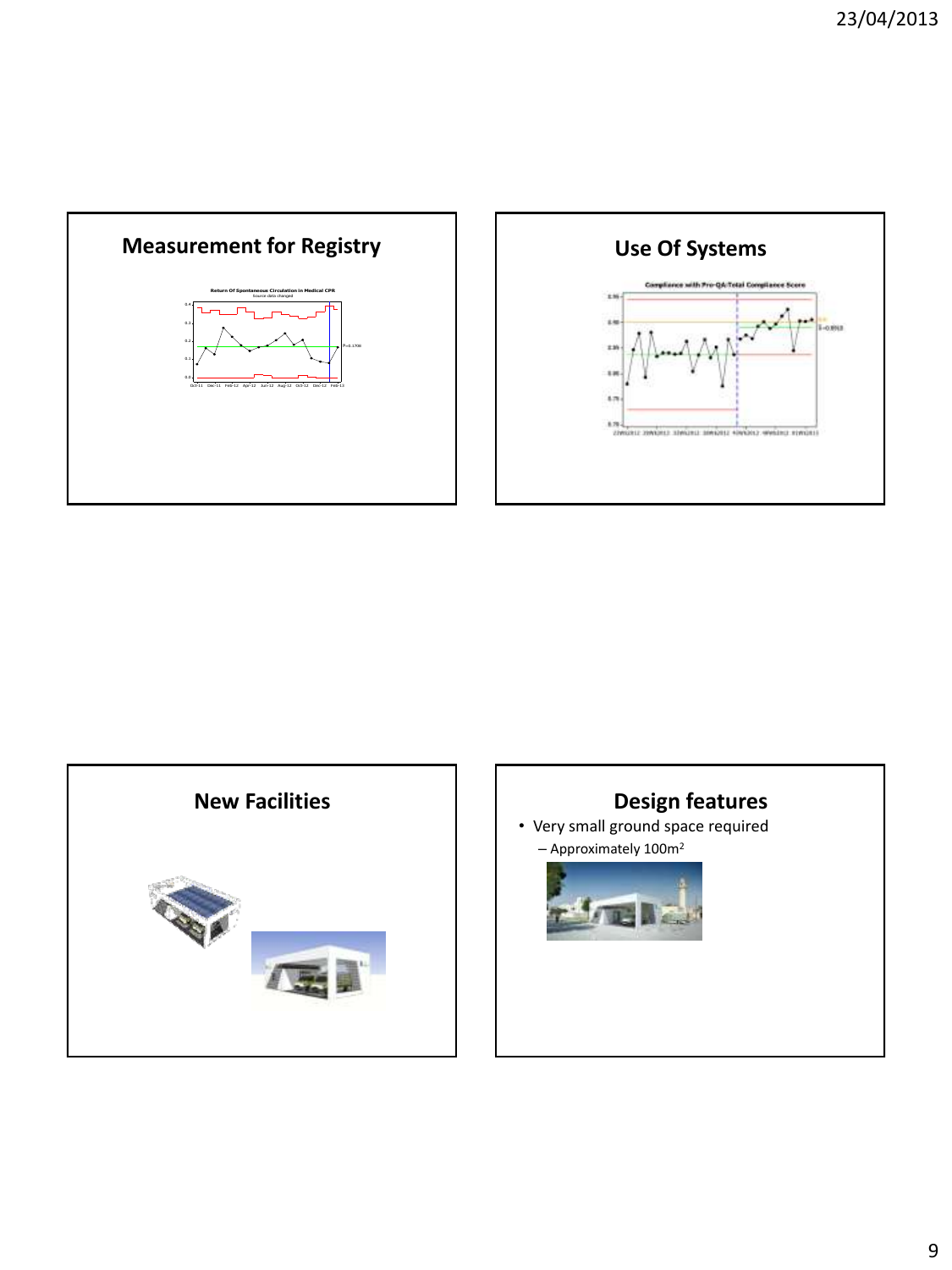

## **2 Unit Location Contains Contains Line Removable / Temporary**





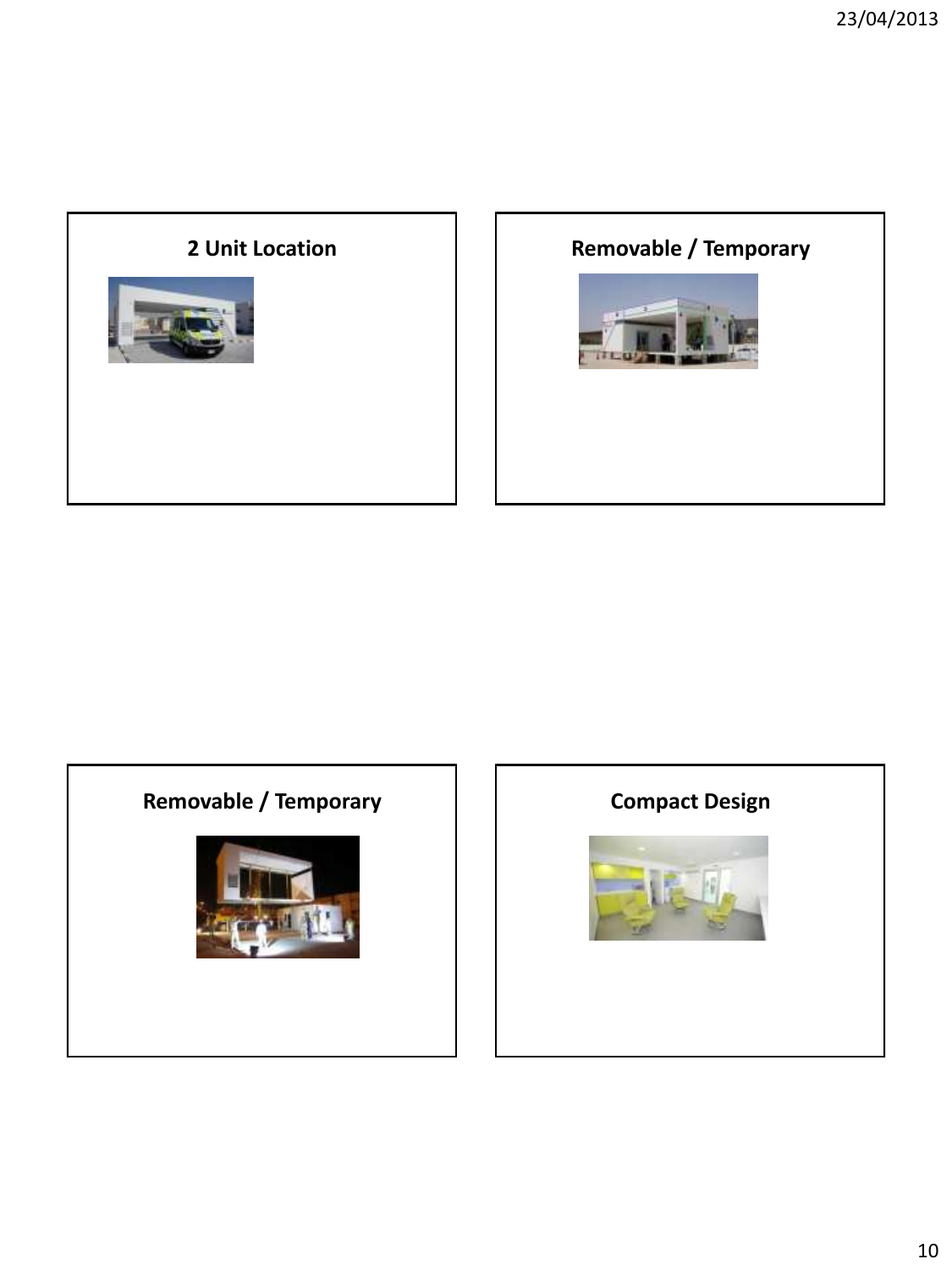





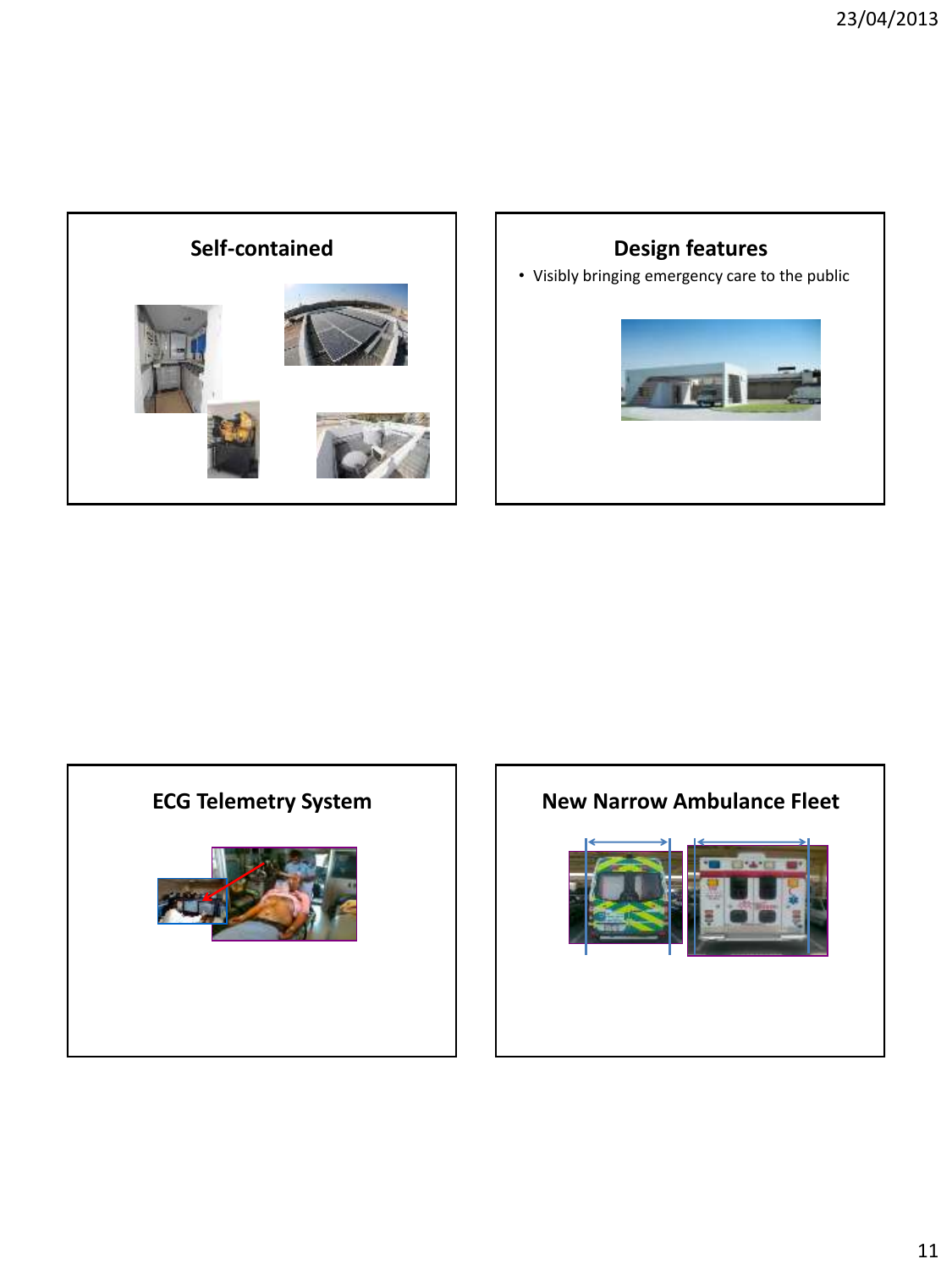



#### **Invest in Human Resources** *National Ambulance Service* **Qatar**

- We will work towards this by:
	- Implementing **an effective clinical model based on research evidence and expert consensus**

*"Doing the Right Thing Right"*